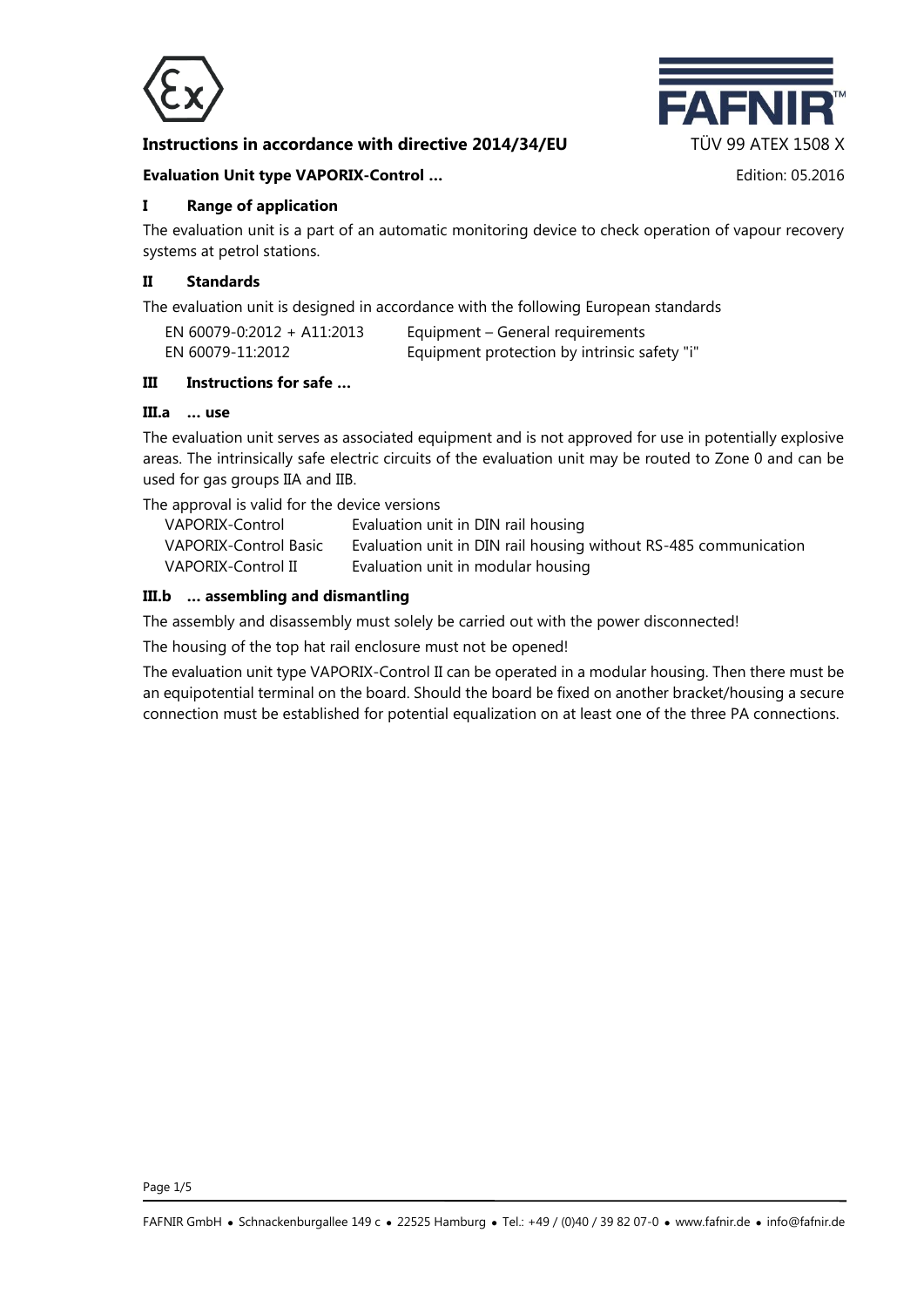



## **III.c … installation**

Wiring work may only be performed with the power disconnected. Special rules and regulations, including EN 60079-14 and local installation regulations, must be observed.

The evaluation unit in DIN rail housing is suitable for DIN rail and wall mounting. The evaluation unit in modular housing must be installed in a housing with a degree of protection of at least IP20. The evaluation unit must be installed outside potentially explosive atmospheres/areas. If the evaluation unit is mounted outdoors, the casing protection class must be at least IP54.

The wiring from the sensor (VAPORIX-Flow) to the evaluation unit (preferably blue coloured cable) must not exceed the permissible inductance and capacitance according to section V.

#### Terminal designation:

| <b>Connection</b>      | <b>Terminal</b>   | <b>Contacts</b>                    |  |  |
|------------------------|-------------------|------------------------------------|--|--|
| Auxiliary power        | $230V \sim$       | PE, N and L                        |  |  |
| Sensor circuits        | B resp. A         | 1 to 8 as appropriate              |  |  |
| Pulse input            | Pulse             | $-B+$ resp. $-A+$                  |  |  |
| Control outputs        | Out B resp. Out A | $-2$ + resp. $-1$ + as appropriate |  |  |
| Voltage output         | 5V                | - and $+$                          |  |  |
| RS-485 two-wire cable  | <b>RS485</b>      | G, B and A                         |  |  |
| RS-485 four-wire cable | RS485-4           | (Cradle connector)                 |  |  |
| RS-232 interface       | Service           | (Sub D jack)                       |  |  |

Table III.c1: Terminal labelling on the evaluation unit VAPORIX-Control

| <b>Connection</b> | <b>Terminal</b>   | <b>Contacts</b>                    |  |
|-------------------|-------------------|------------------------------------|--|
| Auxiliary power   | $230V \sim$       | PE, N and L                        |  |
| Sensor circuits   | B resp. A         | 1 to 8 as appropriate              |  |
| Pulse input       | Pulse             | $-B+$ resp. $-A+$                  |  |
| Control outputs   | Out B resp. Out A | $-2$ + resp. $-1$ + as appropriate |  |
| Voltage output    | 5۷                | - and $+$                          |  |
| RS 232 interface  | Service           | (Sub D jack)                       |  |

Table III.c2: Terminal labelling on the evaluation unit VAPORIX-Control Basic

| <b>Connection</b>     | <b>Terminal</b> | <b>Contacts</b>       |
|-----------------------|-----------------|-----------------------|
| Auxiliary power       | $24V =$         | - and $+$             |
| Sensor circuits       | A resp. B       | 1 to 8 as appropriate |
| RS-422                | <b>RS422</b>    | (Cradle connector)    |
| RS-485                | RS485           | A, B and G            |
| Equipotential bonding | PА              | PA                    |

Table III.c3: Terminal labelling on the evaluation unit VAPORIX-Control II

The evaluation unit VAPORIX-Control II must be bonded in the potential equalization of the hazardous area.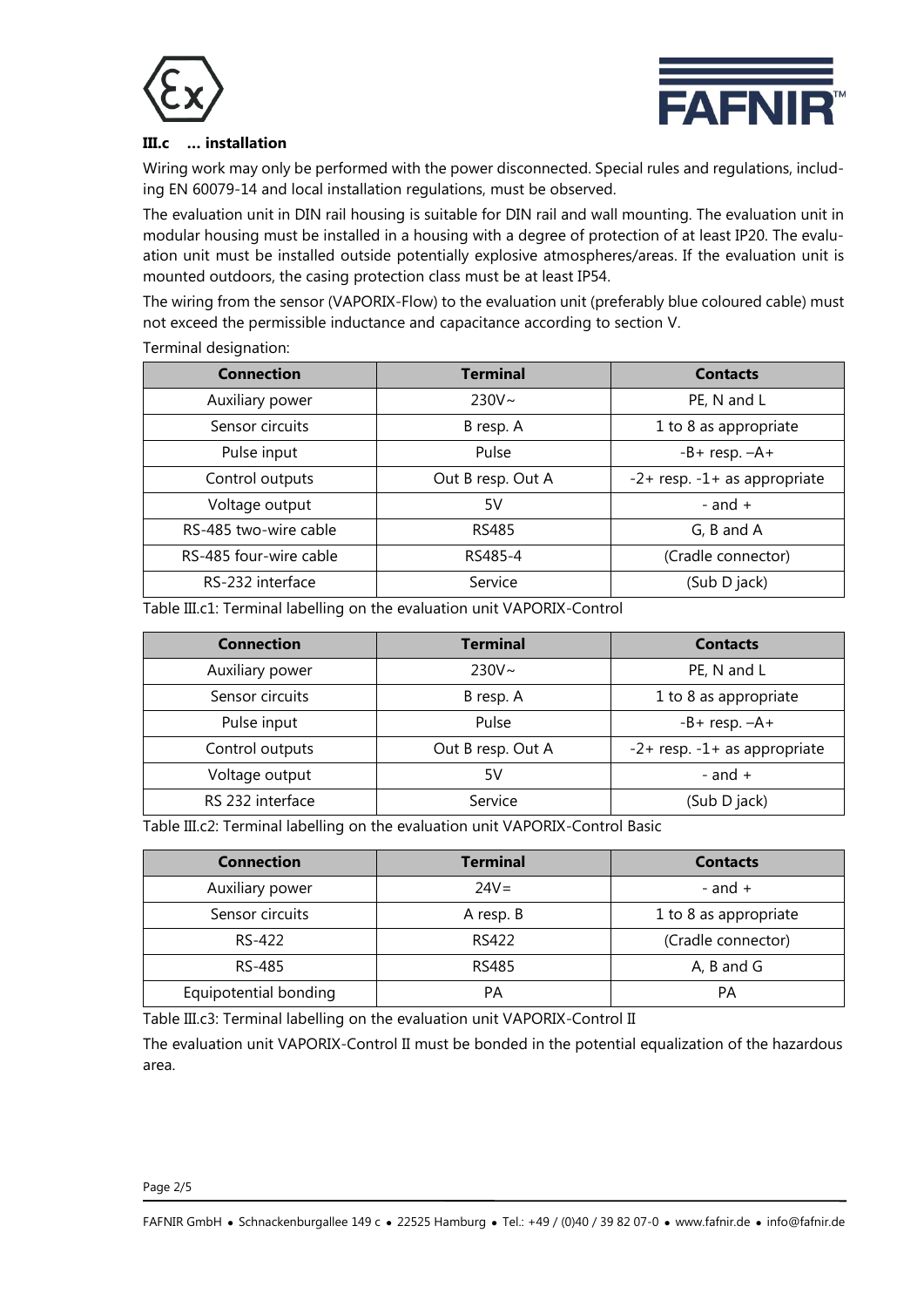



## **III.d … adjustment**

To operate the evaluation unit no safety-related facilities are required.

#### **III.e … putting into service**

**IV Equipment marking**

Before putting into service, all devices must be checked for correct connection and installation. The electrical supply, including the connected devices, must be checked.

## **III.f … maintenance (servicing and emergency repair)**

In general, the evaluation unit is maintenance-free. If there is a defect, it must be sent back to the manufacturer FAFNIR or one of its representatives.

The evaluation units VAPORIX-Control and VAPORIX-Control Basic are in compliance with the requirements for dielectric strength according to EN 60079-11, Clause 6.3.13 between the intrinsically safe sensor circuits and the power supply, the communication terminals and the outputs.

The evaluation unit VAPORIX-Control II is in compliance with the requirements for dielectric strength according to EN 60079-11, Clause 6.3.13 between the intrinsically safe sensor circuits and the communication terminals. No compliance is between the intrinsically safe sensor circuits and the power supply.

| 1 | Manufacturer:       | FAFNIR GmbH, Hamburg                                                 |                           |
|---|---------------------|----------------------------------------------------------------------|---------------------------|
| 2 | Type designation:   | VAPORIX-Control                                                      |                           |
| 3 | Certificate number: | TÜV 99 ATEX 1508 X                                                   |                           |
| 4 | Ex marking:         | $\langle \epsilon_{\mathsf{x}} \rangle$<br>II $(1)$ G [Ex ia Ga] IIB |                           |
| 5 | CE marking:         | $C \epsilon_{0044}$                                                  |                           |
| 6 | Technical data:     | <b>VAPORIX-Control</b><br><b>VAPORIX-Control Basic</b>               | <b>VAPORIX-Control II</b> |
|   |                     | $U_0 \leq 23.9 V$                                                    | $U_0 \leq 22.2 V$         |
|   |                     | $\leq$ 325 mA<br>$I_{\alpha}$                                        | $\leq$ 371 mA             |
|   |                     | $P_0 \leq 1.9 W$                                                     | $P_0 \leq 2.1 W$          |
|   |                     | $L_0 \leq 380 \mu H$                                                 | $L_0 \leq 440 \mu H$      |
|   |                     | $C_0 \leq 480$ nF                                                    | $C_0 \leq 510$ nF         |
|   |                     | $T_a \leq +65 \degree C$                                             | $< 200$ nF<br>$C_i$       |
|   |                     |                                                                      | $\lt$ 10 $\mu$ H<br>Li.   |
|   |                     |                                                                      | $\leq +65$ °C<br>$T_{a}$  |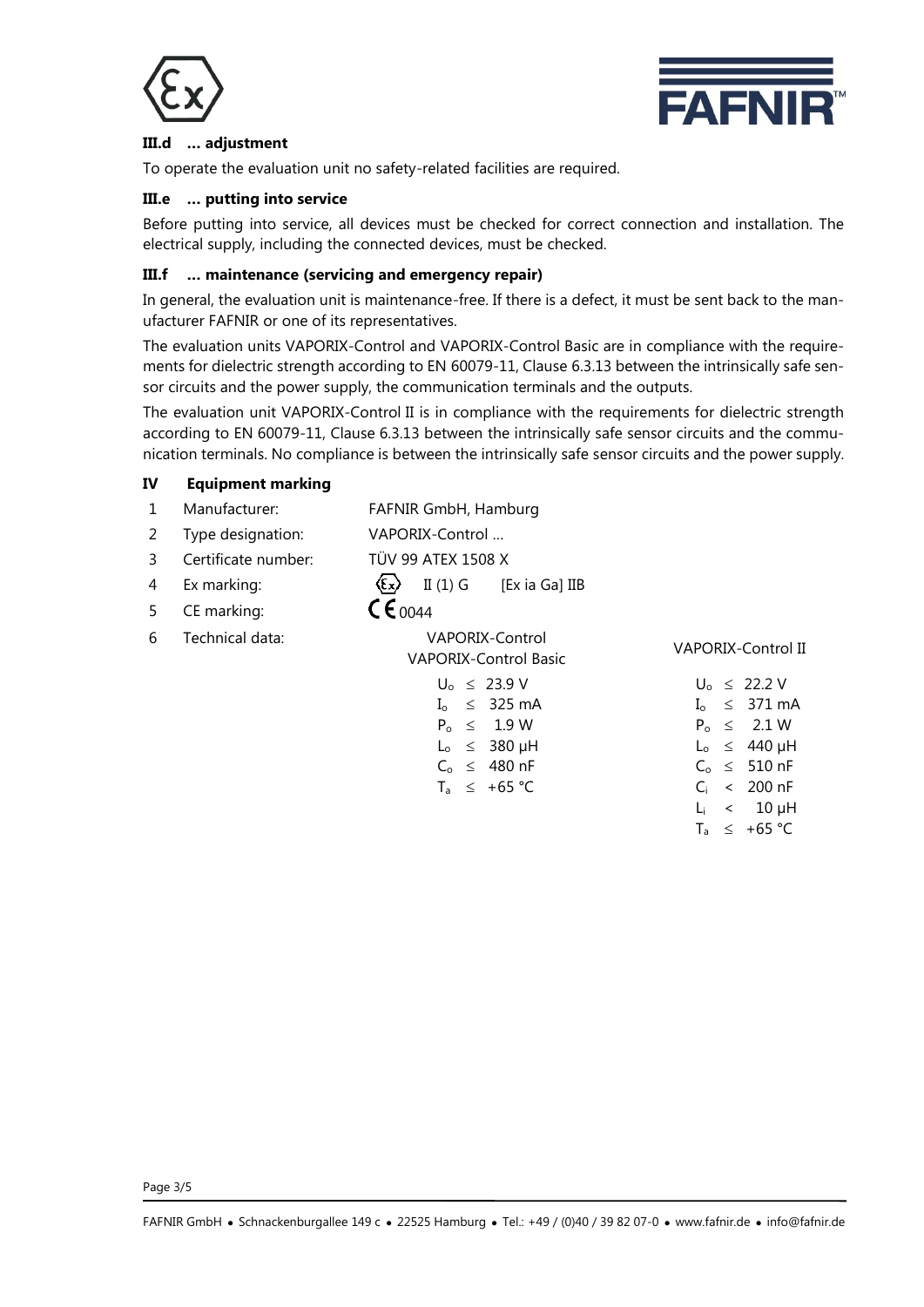



## **V Technical data**

The power supply for the evaluation unit, depending on model

| <b>Power Supply</b>       |    | <b>VAPORIX-Control</b><br><b>VAPORIX-Control Basic</b>  | <b>VAPORIX-Control II</b> |  |
|---------------------------|----|---------------------------------------------------------|---------------------------|--|
| Voltage                   | U  | 115 $V_{AC}$ ± 10 % resp.<br>230 V <sub>AC</sub> ± 10 % | 24 $V_{DC}$ ± 5 %         |  |
| Frequency                 |    | 50 Hz  60 Hz                                            |                           |  |
| Input Power               | P  | $\sim$ 18 VA                                            | $\leq 9 W$                |  |
| Maximum Safety<br>Voltage | Um | 134 V @ U = 115 $V_{AC}$<br>253 V @ U = 230 $V_{AC}$    | 253 V                     |  |

The evaluation unit VAPORIX-Control II may only be connected to power supply networks, where the expected AC does not exceed a value of 1.5 kA.

The electric circuits of the sensors have "Intrinsic safety" [ia] ignition protection class with a linear output characteristic. Output values per electric circuit are

| <b>Sensor circuit</b> |         | <b>VAPORIX-Control</b><br><b>VAPORIX-Control Basic</b> | <b>VAPORIX-Control II</b> |  |
|-----------------------|---------|--------------------------------------------------------|---------------------------|--|
| Output Voltage        | U。      | $\leq$ 23.9 V                                          | $\leq$ 22.2 V             |  |
| <b>Output Current</b> | ⊥ი      | $\leq$ 325 mA                                          | $\leq$ 371 mA             |  |
| <b>Output Power</b>   | $P_{o}$ | $\leq 1.9$ W                                           | $\leq$ 2.1 W              |  |
| Inner Capacitance     | Ci      |                                                        | $< 200$ nF                |  |
| Inner Inductance      |         |                                                        | $< 10 \mu F$              |  |

The permissible external inductance and capacitance are:

| IIB. | VAPORIX-Control / VAPORIX-Control Basic |                                                      |        |         | VAPORIX-Control II          |        |        |          |
|------|-----------------------------------------|------------------------------------------------------|--------|---------|-----------------------------|--------|--------|----------|
|      |                                         | $L_0 \leq 380 \,\mu\text{H}$ 200 $\mu$ H 100 $\mu$ H |        | – 50 uH | <b>440 uH</b> 200 uH 100 uH |        |        | -50 uH   |
|      | $C_{\odot} \leq 480$ nF                 | 620 nF                                               | 800 nF | 940 nF  | 510 nF                      | 680 nF | 880 nF | - 1.1 uF |

The maximum values of the parameter pairings may simultaneously be used as concentrated capacitance (minus  $C_i$ ) and concentrated inductance (minus  $L_i$ ).

The values written in bold can be found also in the equipment marking.

The intrinsically safe sensor circuits of the evaluation units type VAPORIX-Control and type VAPORIX-Control Basic are safely galvanically isolated from the power supply circuit up to a peak value of a nominal voltage 375 V.

The intrinsically safe sensor circuits, if available, are galvanically isolated from the pulse inputs, control outputs, communication interfaces, and voltage output safely up to a peak of 190 V nominal voltage.